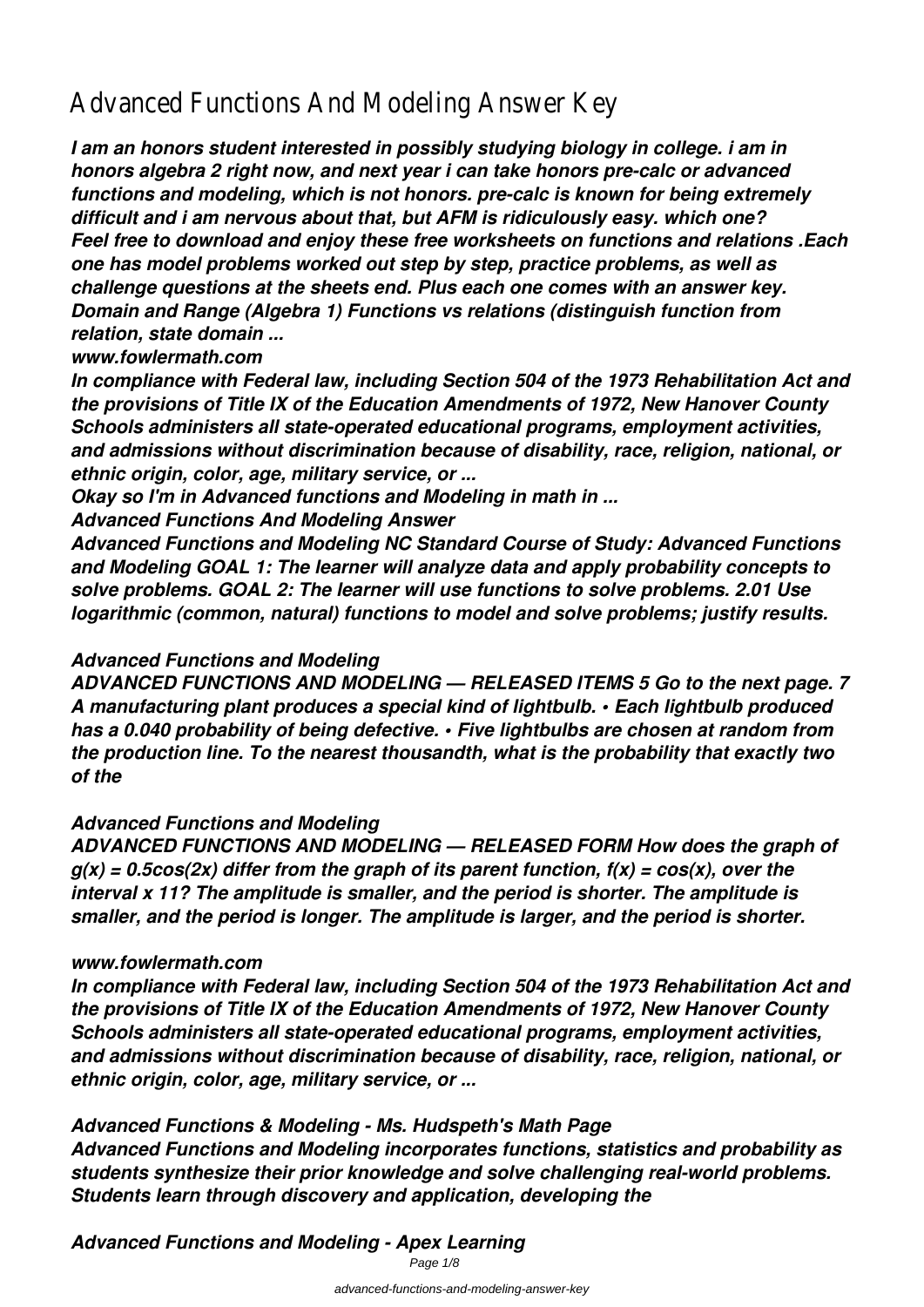*Access study documents, get answers to your study questions, and connect with real tutors for MATH AFM : Advanced Functions and Modeling at Leesville Road High.*

*MATH AFM : Advanced Functions and Modeling - Leesville ...*

*I am an honors student interested in possibly studying biology in college. i am in honors algebra 2 right now, and next year i can take honors pre-calc or advanced functions and modeling, which is not honors. pre-calc is known for being extremely difficult and i am nervous about that, but AFM is ridiculously easy. which one?*

*pre-calculus or advanced functions and modeling? | Yahoo ...*

*This is the end of the Advanced Functions and Modeling Released Items. Directions: 1. Look back over your answers for the test questions. 2. Make sure all your answers are entered on the answer sheet. Only what is entered on your answer sheet will be scored. 3. Put all of your papers inside your test book and close the test book. 4.*

*Fall 2014 RELEASED - Winston-Salem/Forsyth County Schools Learn advanced functions and modeling with free interactive flashcards. Choose from 500 different sets of advanced functions and modeling flashcards on Quizlet.*

*advanced functions and modeling Flashcards - Quizlet*

*What is Advanced Functions and Modeling? Advanced Functions and Modeling (AFM) is a new high-school mathematics course offered in North Carolina beginning in fall 2004. This course is designed for students who do not plan to continue math after Algebra 2, but need to have a fourth year of mathematics. AFM is focused on applying functions through modeling.*

#### *Advanced Functions & Modeling - Shodor*

*Feel free to download and enjoy these free worksheets on functions and relations .Each one has model problems worked out step by step, practice problems, as well as challenge questions at the sheets end. Plus each one comes with an answer key. Domain and Range (Algebra 1) Functions vs relations (distinguish function from relation, state domain ...*

*Algebra Function Worksheets (pdfs) with answer keys on ...*

*North Carolina Advanced Functions and Modeling Final Exam Review Join the 2,100+ North Carolina Teachers Who Rely on USATestprep. Discover the most effective and comprehensive online solution for curriculum mastery, high-stakes testing, and assessment in North Carolina.*

*North Carolina Advanced Functions and Modeling Final Exam ...*

*C}, you probably should take the advanced functions and modeling. Lower these cutoffs by 10 points if you are in a really hard Algebra II class where the student average is less than 70% and. the grading allows C's to go below 70% because of a curve.*

*Pre-calculus or advanced functions and modeling? | Yahoo ... ADVANCED FUNCTIONS AND MODELING — RELEASED FORM 2 Go to the next page. 3 A solution's pH is given by the function pt t() log(), where t is the hydronium ion concentration, in moles per liter. A sample of coffee has a pH of*

*Spring 2013 Measures of Student Learning: Advanced ...*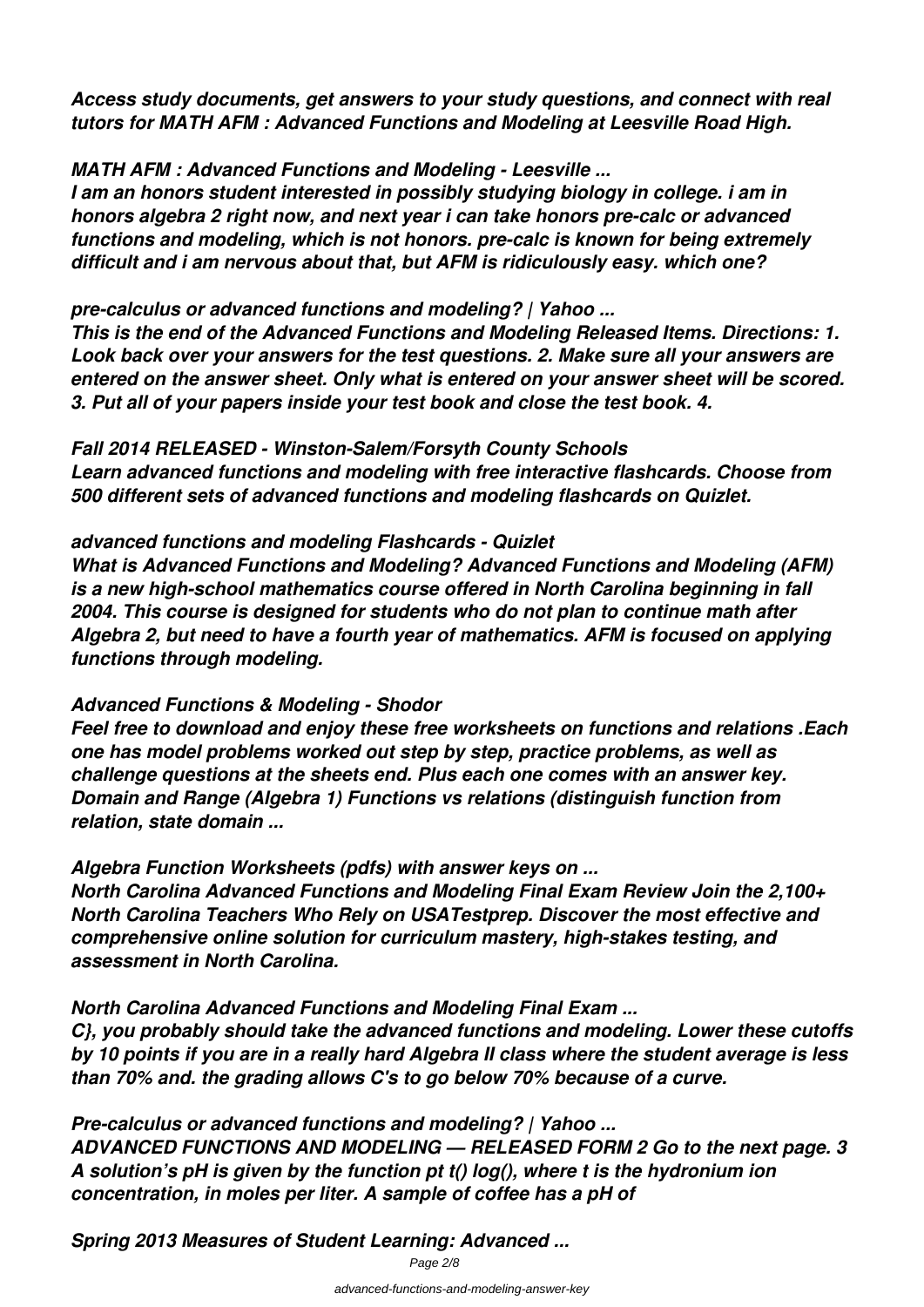*Okay so I'm in Advanced functions and Modeling in math in an online class and it's really stressing me out. So if you answer me you will have to be patient so i can learn because i'm not the best at math.*

*Okay so I'm in Advanced functions and Modeling in math in ...*

*1) WWK 2) Interactive Notebook Setup 3) Measures of Central Tendency Activity 4) ISN pg.2 Foldable 5) ISN pg.1 Create a set of data and find the measure of central tendency.*

*Unit 1: Functions and Graphs - Ms. Douglas's Advanced ...*

*Answer Key Algebra and Modeling Functions and Modeling Statistics, Probability, and the Number System . FSA Algebra 2 EOC Review Algebra and Modeling, Functions and Modeling, and Statistics, Probability, and the Number System – Student Packet 2 ... Algebra and Modeling, Functions and Modeling, and Statistics, Probability, and the Number ...*

*Algebra and Modeling Functions and Modeling Statistics ... We are looking forward to an exciting experience in assisting each of you in perfecting your Math III skills then launching you into higher level mathematical skills. In this course, students will shift into a higher gear with a presentation of recursive defined functions and how they lead into modeling growth and decay situations.*

#### *Math / Advanced Functions and Modeling*

*4.10.4 Test (TST): Trigonometry Test Advanced Functions and Modeling Points Possible: 51 Name: Jacob Patton Date: 11/24/2018 Answer the following questions using what you've learned from this unit. Write your answers in the space provided. Be sure to show all work. RIGHT TRIANGLES 1. Consider the right triangle ABC given below. Part I: Use the 25° angle and the sine ratio to find the length ...*

*4.10.4 Test.docx - 4.10.4 Test(TST Trigonometry Test ...*

*ADVANCED FUNCTIONS AND MODELING — RELEASED FORM 22 23 24 a-cos(bxò How does the graph of g(x) = 0.5cos(2x) differ from the graph of its p rent function, f(x) = cos(x), over the interval s x s ? O.SCOS(2X A The amplitude is smaller, and theeperiod is shorter. Q = B The amplitude is smaller, and theveriod is longer. c D is Ion*

**North Carolina Advanced Functions and Modeling Final Exam ... Advanced Functions & Modeling - Shodor**

**Advanced Functions and Modeling incorporates functions, statistics and probability as students synthesize their prior knowledge and solve challenging real-world problems. Students learn through discovery and application, developing the**

**Pre-calculus or advanced functions and modeling? | Yahoo ...**

**1) WWK 2) Interactive Notebook Setup 3) Measures of Central Tendency Activity 4) ISN pg.2 Foldable 5) ISN pg.1 Create a set of data and find the measure of central tendency.**

**4.10.4 Test.docx - 4.10.4 Test(TST Trigonometry Test ... pre-calculus or advanced functions and modeling? | Yahoo ...** Learn advanced functions and modeling with free interactive

Page 3/8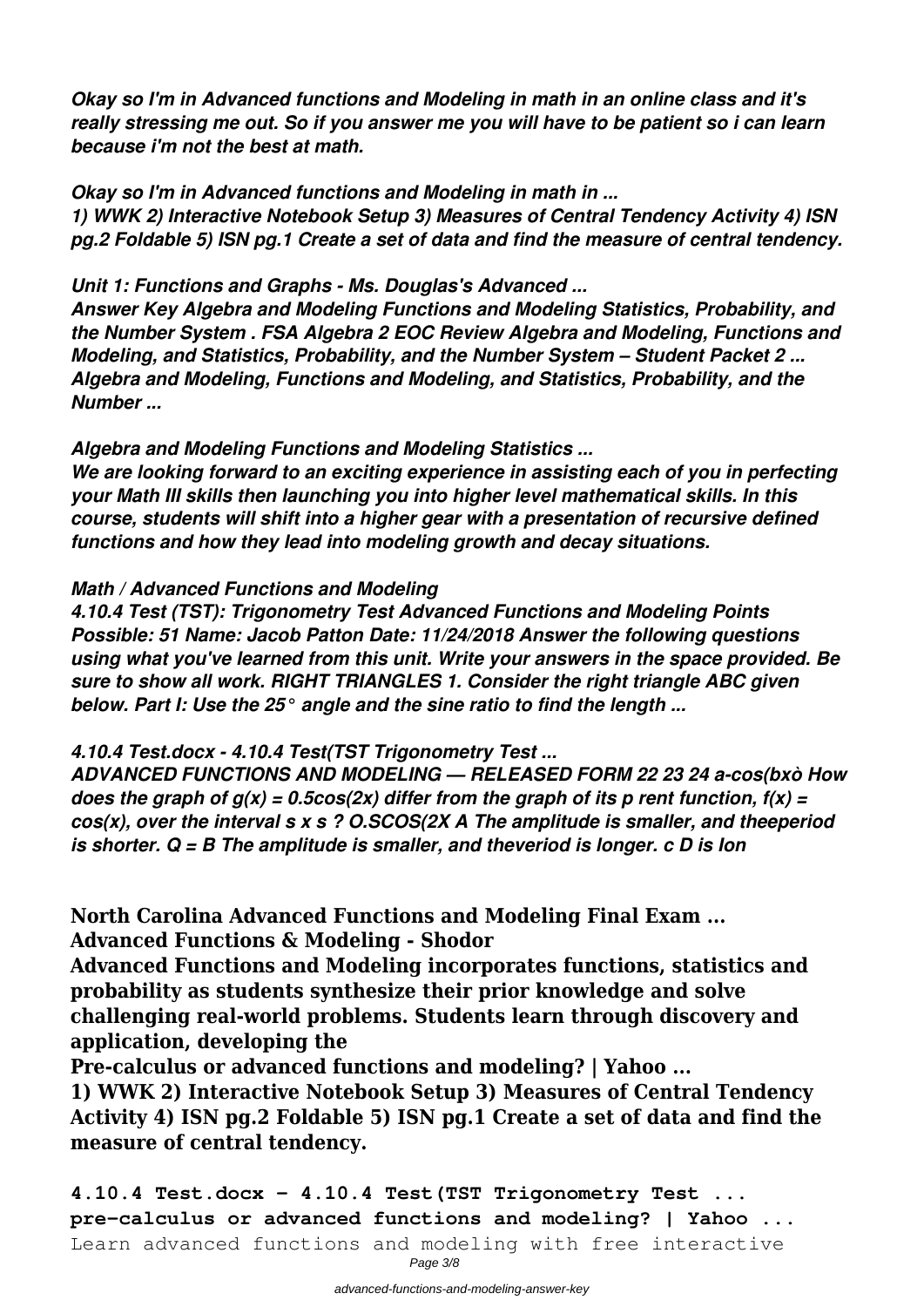flashcards. Choose from 500 different sets of advanced functions and modeling flashcards on Quizlet.

#### **Advanced Functions and Modeling - Apex Learning**

What is Advanced Functions and Modeling? Advanced Functions and Modeling (AFM) is a new high-school mathematics course offered in North Carolina beginning in fall 2004. This course is designed for students who do not plan to continue math after Algebra 2, but need to have a fourth year of mathematics. AFM is focused on applying functions through modeling.

4.10.4 Test (TST): Trigonometry Test Advanced Functions and Modeling Points Possible: 51 Name: Jacob Patton Date: 11/24/2018 Answer the following questions using what you've learned from this unit. Write your answers in the space provided. Be sure to show all work. RIGHT TRIANGLES 1. Consider the right triangle ABC given below. Part I: Use the 25° angle and the sine ratio to find the length ... **Algebra Function Worksheets (pdfs) with answer keys on ... Spring 2013 Measures of Student Learning: Advanced ... MATH AFM : Advanced Functions and Modeling - Leesville ...** ADVANCED FUNCTIONS AND MODELING — RELEASED FORM 22 23 24 a-cos(bx $\delta$  How does the graph of  $q(x) = 0.5\cos(2x)$  differ from the graph of its p rent function,  $f(x) = cos(x)$ , over the interval s x s ?  $O.5COS(2X A)$  The amplitude is smaller, and theeperiod is shorter. Q = B The amplitude is smaller, and theveriod is longer. c D is Ion

**Unit 1: Functions and Graphs - Ms. Douglas's Advanced ...**

### **Advanced Functions And Modeling Answer**

**ADVANCED FUNCTIONS AND MODELING — RELEASED ITEMS 5 Go to the next page. 7 A manufacturing plant produces a special kind of lightbulb. • Each lightbulb produced has a 0.040 probability of being defective. • Five lightbulbs are chosen at random from the production line. To the nearest thousandth, what is the probability that exactly two of the Answer Key Algebra and Modeling Functions and Modeling Statistics, Probability, and the Number System . FSA Algebra 2 EOC Review Algebra and Modeling, Functions and Modeling, and Statistics, Probability, and the Number System – Student Packet 2 ... Algebra and Modeling, Functions and Modeling, and Statistics, Probability, and the Number ... Advanced Functions & Modeling - Ms. Hudspeth's Math Page**

Advanced Functions and Modeling NC Standard Course of Study: Advanced Functions and Modeling GOAL 1: The learner will analyze data and apply probability concepts to solve problems. GOAL 2: The learner will use functions to solve problems. 2.01 Use logarithmic (common, natural)

Page 4/8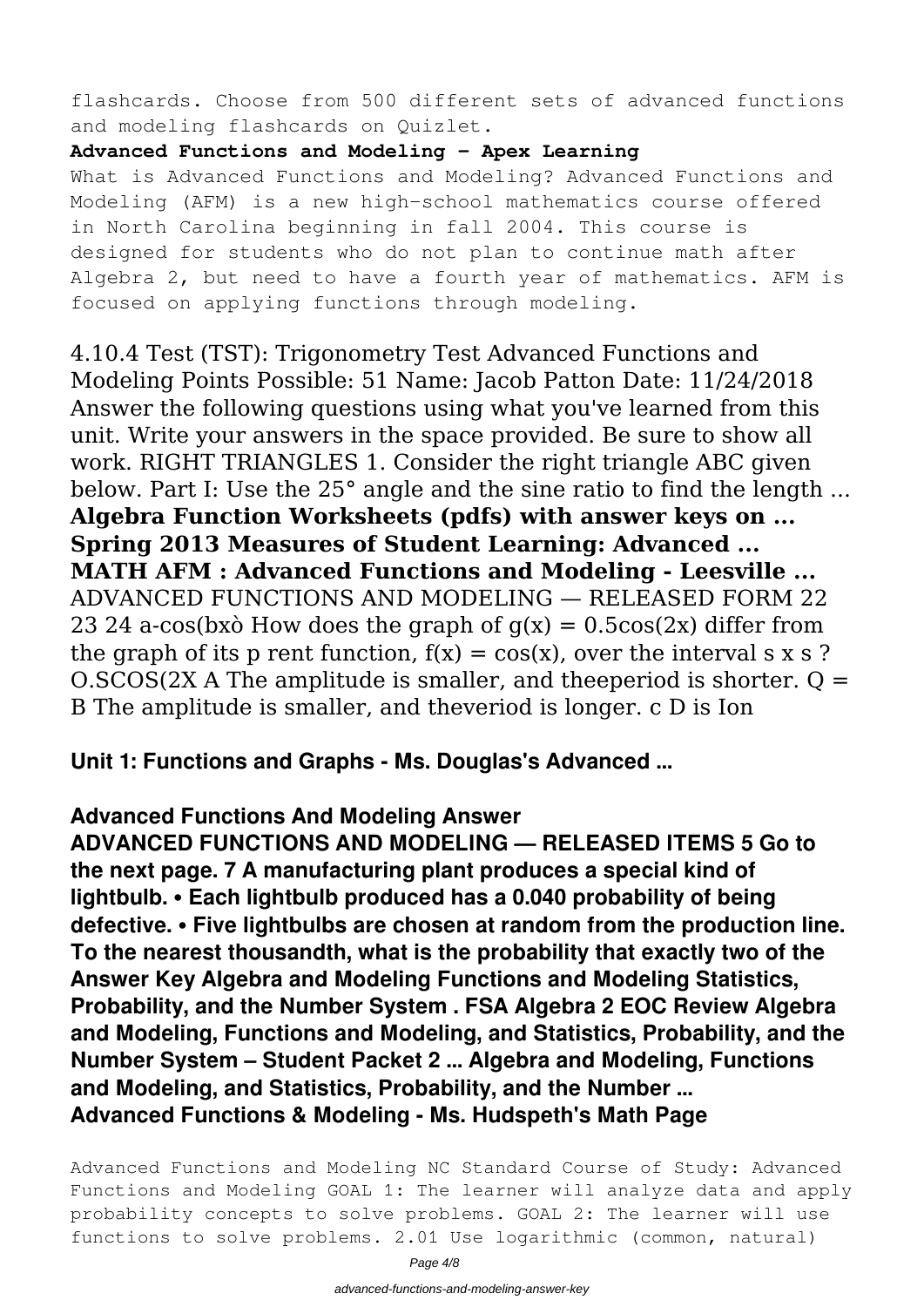functions to model and solve problems; justify results. Okay so I'm in Advanced functions and Modeling in math in an online class and it's really stressing me out. So if you answer me you will have to be patient so i can learn because i'm not the best at math. This is the end of the Advanced Functions and Modeling Released Items. Directions: 1. Look back over your answers for the test questions. 2. Make sure all your answers are entered on the answer sheet. Only what is entered on your answer sheet will be scored. 3. Put all of your papers inside your test book and close the test book. 4. Access study documents, get answers to your study questions, and connect with real tutors for MATH AFM : Advanced Functions and Modeling at Leesville Road High.

**advanced functions and modeling Flashcards - Quizlet**

ADVANCED FUNCTIONS AND MODELING  $-$  RELEASED FORM How does the graph of  $g(x) =$ 0.5cos(2x) differ from the graph of its parent function,  $f(x) = cos(x)$ , over the interval x 11? The amplitude is smaller, and the period is shorter. The amplitude is smaller, and the period is longer. The amplitude is larger, and the period is shorter.

#### **Fall 2014 RELEASED - Winston-Salem/Forsyth County Schools**

North Carolina Advanced Functions and Modeling Final Exam Review Join the 2,100+ North Carolina Teachers Who Rely on USATestprep. Discover the most effective and comprehensive online solution for curriculum mastery, high-stakes testing, and assessment in North Carolina.

We are looking forward to an exciting experience in assisting each of you in perfecting your Math III skills then launching you into higher level mathematical skills. In this course, students will shift into a higher gear with a presentation of recursive defined functions and how they lead into modeling growth and decay situations.

#### **Math / Advanced Functions and Modeling**

**Algebra and Modeling Functions and Modeling Statistics ...**

**C}, you probably should take the advanced functions and modeling. Lower these cutoffs by 10 points if you are in a really hard Algebra II class where the student average is less than 70% and. the grading allows C's to go below 70% because of a curve.**

**ADVANCED FUNCTIONS AND MODELING — RELEASED FORM 2 Go to the next page. 3 A solution's pH is given by the function pt t() log(), where t is the hydronium ion concentration, in moles per liter. A sample of coffee has a pH of**

#### **Advanced Functions And Modeling Answer**

Advanced Functions and Modeling NC Standard Course of Study: Advanced Functions and Modeling GOAL 1: The learner will analyze data and apply probability concepts to solve problems. GOAL 2: The learner will use functions to solve problems. 2.01 Use logarithmic (common, natural) functions to model and solve problems; justify results.

#### **Advanced Functions and Modeling**

Page 5/8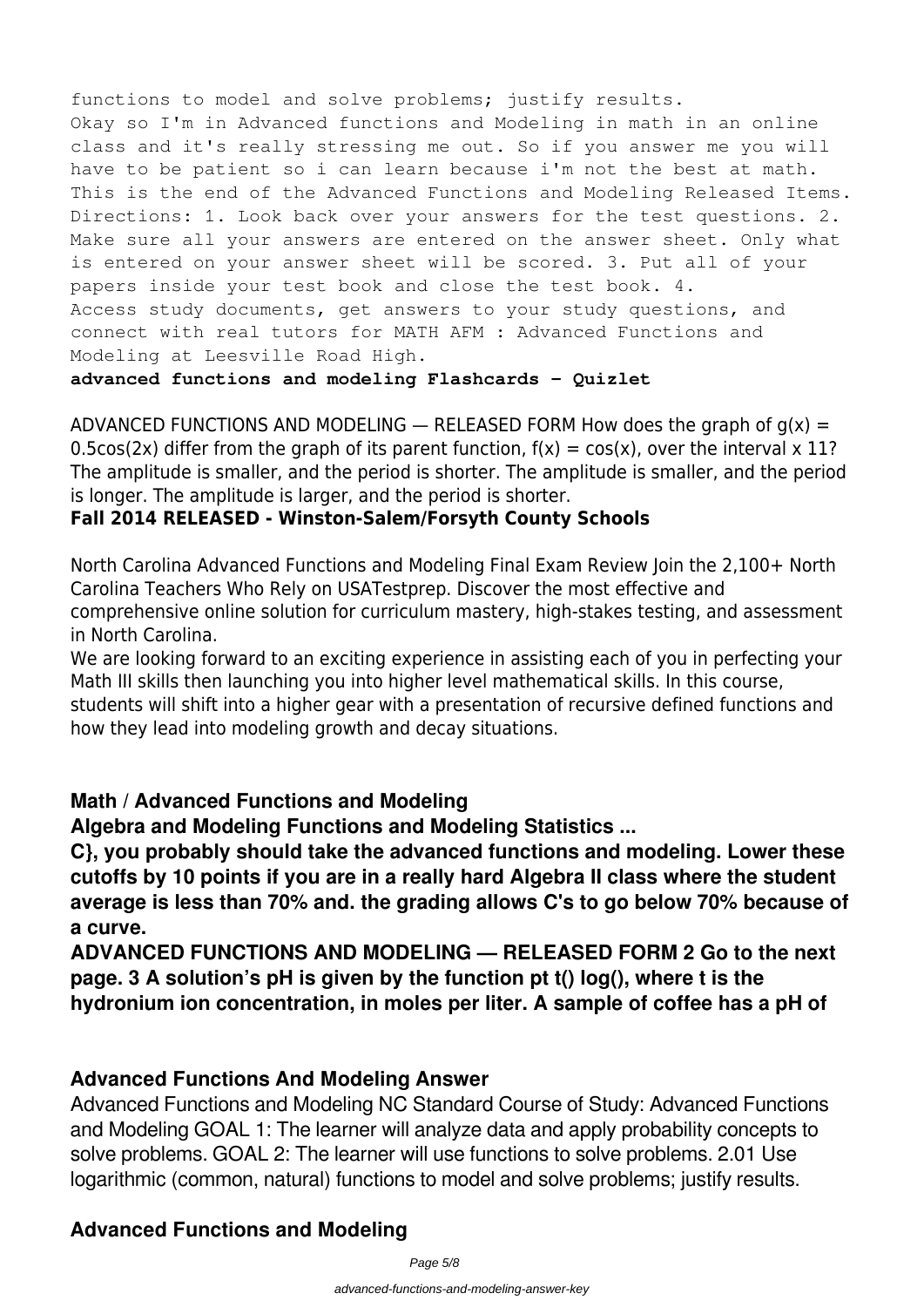ADVANCED FUNCTIONS AND MODELING — RELEASED ITEMS 5 Go to the next page. 7 A manufacturing plant produces a special kind of lightbulb. • Each lightbulb produced has a 0.040 probability of being defective. • Five lightbulbs are chosen at random from the production line. To the nearest thousandth, what is the probability that exactly two of the

# **Advanced Functions and Modeling**

ADVANCED FUNCTIONS AND MODELING — RELEASED FORM How does the graph of  $g(x) = 0.5\cos(2x)$  differ from the graph of its parent function,  $f(x) = \cos(x)$ , over the interval x 11? The amplitude is smaller, and the period is shorter. The amplitude is smaller, and the period is longer. The amplitude is larger, and the period is shorter.

#### **www.fowlermath.com**

In compliance with Federal law, including Section 504 of the 1973 Rehabilitation Act and the provisions of Title IX of the Education Amendments of 1972, New Hanover County Schools administers all state-operated educational programs, employment activities, and admissions without discrimination because of disability, race, religion, national, or ethnic origin, color, age, military service, or ...

# **Advanced Functions & Modeling - Ms. Hudspeth's Math Page**

Advanced Functions and Modeling incorporates functions, statistics and probability as students synthesize their prior knowledge and solve challenging real-world problems. Students learn through discovery and application, developing the

### **Advanced Functions and Modeling - Apex Learning**

Access study documents, get answers to your study questions, and connect with real tutors for MATH AFM : Advanced Functions and Modeling at Leesville Road High.

### **MATH AFM : Advanced Functions and Modeling - Leesville ...**

I am an honors student interested in possibly studying biology in college. i am in honors algebra 2 right now, and next year i can take honors pre-calc or advanced functions and modeling, which is not honors. pre-calc is known for being extremely difficult and i am nervous about that, but AFM is ridiculously easy. which one?

# **pre-calculus or advanced functions and modeling? | Yahoo ...**

This is the end of the Advanced Functions and Modeling Released Items. Directions: 1. Look back over your answers for the test questions. 2. Make sure all your answers are entered on the answer sheet. Only what is entered on your answer sheet will be scored. 3. Put all of your papers inside your test book and close the test book. 4.

# **Fall 2014 RELEASED - Winston-Salem/Forsyth County Schools**

Learn advanced functions and modeling with free interactive flashcards. Choose from 500 different sets of advanced functions and modeling flashcards on Quizlet.

# **advanced functions and modeling Flashcards - Quizlet**

What is Advanced Functions and Modeling? Advanced Functions and Modeling (AFM) is

Page 6/8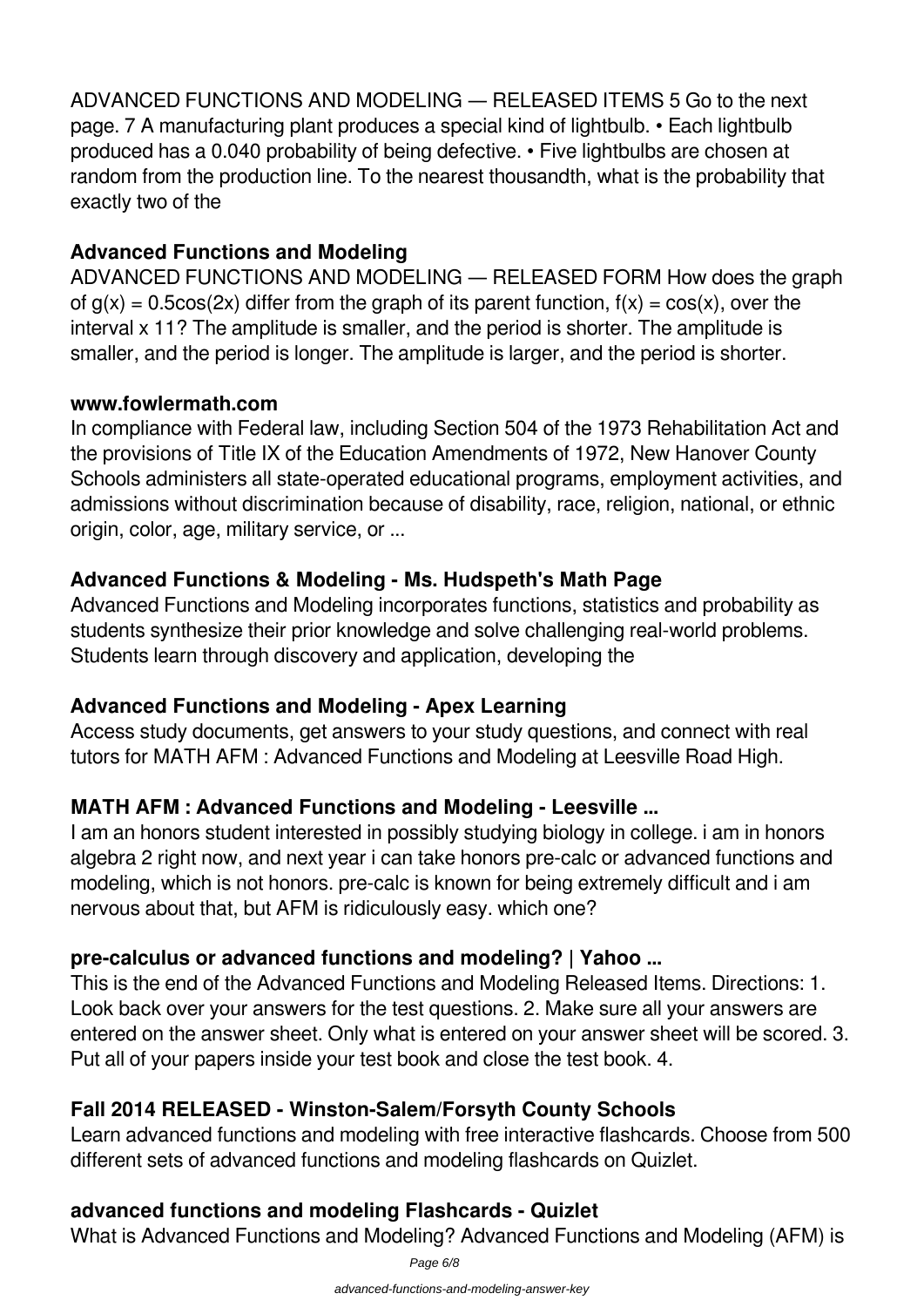a new high-school mathematics course offered in North Carolina beginning in fall 2004. This course is designed for students who do not plan to continue math after Algebra 2, but need to have a fourth year of mathematics. AFM is focused on applying functions through modeling.

### **Advanced Functions & Modeling - Shodor**

Feel free to download and enjoy these free worksheets on functions and relations .Each one has model problems worked out step by step, practice problems, as well as challenge questions at the sheets end. Plus each one comes with an answer key. Domain and Range (Algebra 1) Functions vs relations (distinguish function from relation, state domain ...

# **Algebra Function Worksheets (pdfs) with answer keys on ...**

North Carolina Advanced Functions and Modeling Final Exam Review Join the 2,100+ North Carolina Teachers Who Rely on USATestprep. Discover the most effective and comprehensive online solution for curriculum mastery, high-stakes testing, and assessment in North Carolina.

### **North Carolina Advanced Functions and Modeling Final Exam ...**

C}, you probably should take the advanced functions and modeling. Lower these cutoffs by 10 points if you are in a really hard Algebra II class where the student average is less than 70% and. the grading allows C's to go below 70% because of a curve.

### **Pre-calculus or advanced functions and modeling? | Yahoo ...**

ADVANCED FUNCTIONS AND MODELING — RELEASED FORM 2 Go to the next page. 3 A solution's pH is given by the function pt t() log(), where t is the hydronium ion concentration, in moles per liter. A sample of coffee has a pH of

### **Spring 2013 Measures of Student Learning: Advanced ...**

Okay so I'm in Advanced functions and Modeling in math in an online class and it's really stressing me out. So if you answer me you will have to be patient so i can learn because i'm not the best at math.

### **Okay so I'm in Advanced functions and Modeling in math in ...**

1) WWK 2) Interactive Notebook Setup 3) Measures of Central Tendency Activity 4) ISN pg.2 Foldable 5) ISN pg.1 Create a set of data and find the measure of central tendency.

### **Unit 1: Functions and Graphs - Ms. Douglas's Advanced ...**

Answer Key Algebra and Modeling Functions and Modeling Statistics, Probability, and the Number System . FSA Algebra 2 EOC Review Algebra and Modeling, Functions and Modeling, and Statistics, Probability, and the Number System – Student Packet 2 ... Algebra and Modeling, Functions and Modeling, and Statistics, Probability, and the Number ...

# **Algebra and Modeling Functions and Modeling Statistics ...**

We are looking forward to an exciting experience in assisting each of you in perfecting